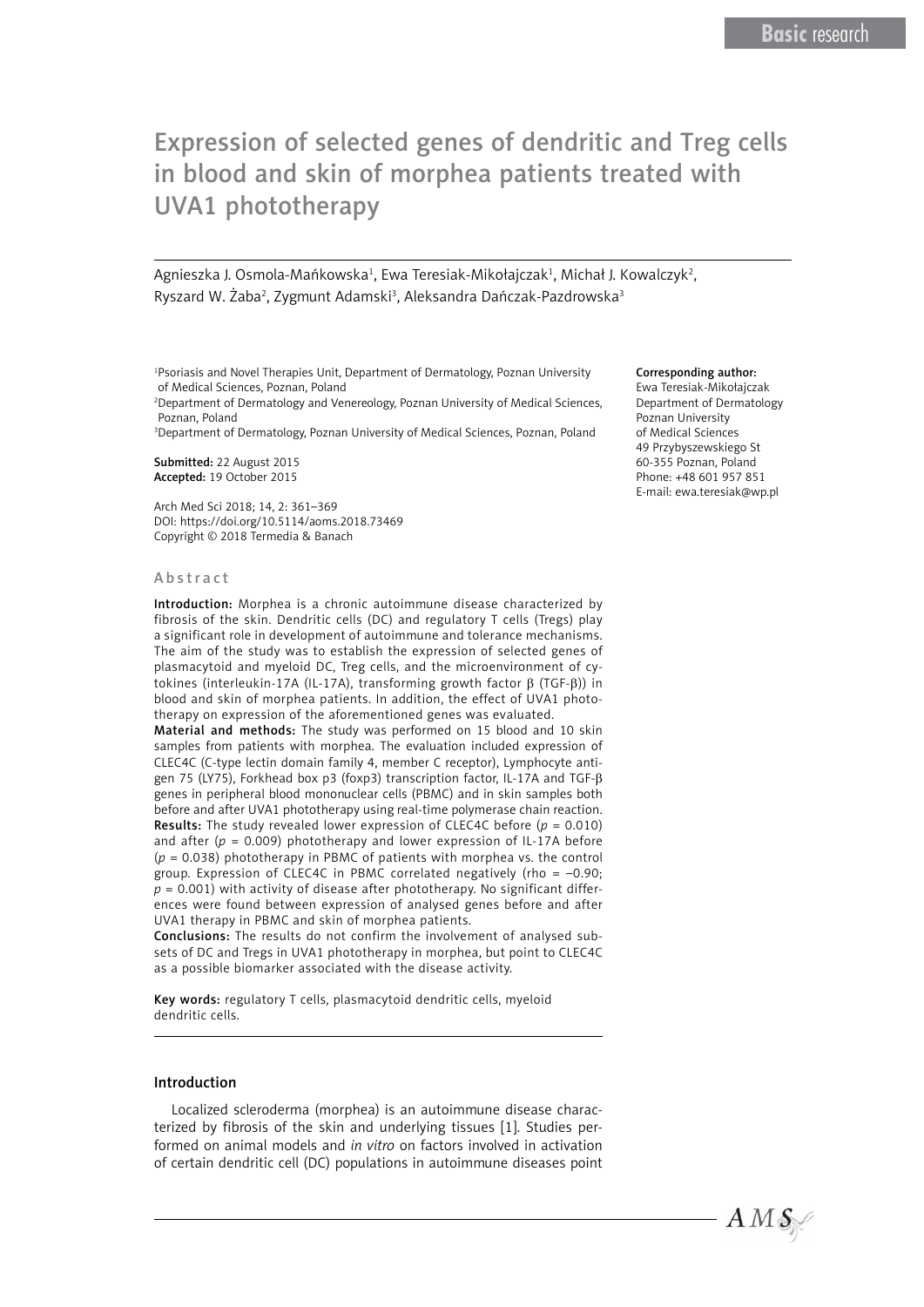to a significant role of recently discovered lectin receptors such as C-type lectin domain family 4, member C receptor (CLEC4C) and lymphocyte antigen 75 (LY75) [2, 3]. CLEC4C or cluster of differentiation 303 (CD303), also known as blood dendritic cell antigen (BDCA-2), is a type II C-type lectin specifically expressed by human plasmacytoid DC (pDC) and plays a significant role in activation of pDC and in development of antigen-specific T lymphocytes [3, 4]. In turn, LY75 or CD205 receptor, also known as DEC205 (the dendritic cell receptor for endocytosis), participates in recognition and trapping of autoantigens released during apoptosis or cell necrosis [5]. Expression of LY75 receptor is typical for myeloid DC (mDC), the presence of which is noted in non-lymphoid peripheral tissues, such as in the skin. It is suggested that mDC play a significant role in maintenance of tolerance to own antigens but so far no investigations have been performed on their involvement in pathogenesis of morphea [5]. According to some authors, ingestion of apoptotic bodies by DC manifesting CD205+ phenotype initiates production of transforming growth factor β (TGF-β) by the cells, which promotes differentiation of Tregs [2].

Regulatory T cells can inhibit the function of other T cells and thus promote the maintenance of self-tolerance mechanisms. One of the most specific markers of Tregs is the Forkhead box p3 (foxp3) transcription factor [5]. Significance of the molecule was confirmed in studies on mouse models of foxp3(–) burdened with a defect of Tregs and with a severe lymphoproliferative autoimmune syndrome.

The significance of interleukin-17A (IL-17A) has been postulated recently in several autoimmune diseases, including systemic sclerosis (SSc) [6, 7]. IL-17A increases the production of cytokines enhancing the tissue remodelling process, affects apoptosis of endothelial cells and promotes proliferation and differentiation of B lymphocytes into plasma cells [6, 7].

To our knowledge, no one has previously studied the potential effects of UVA1 phototherapy on number of Tregs, pDC and mDC in skin and/ or blood of morphea patients. Demonstration of such effects would be consistent with clinical observations of excellent results of such therapy. UVA1 phototherapy affects various stages of the pathomechanism of morphea. It inhibits the inflammatory process, preventing progress of the disease, and affects fibrosis, resulting from inflammation. It also includes immunomodulating function through its ability to induce apoptosis of T and B lymphocytes (including the unique phenomenon of early apoptosis, not noted following UVB irradiation), to produce pro-inflammatory cytokines and the ability to induce production of collagenase by fibroblasts [8].

The main purpose of this study was to establish the expression of selected genes characteristic for subpopulations of DC (CLEC4C, LY75) and Treg cells (foxp3), and the microenvironment of cytokines (IL-17A, TGF-β) in blood and skin of morphea patients compared to healthy controls by the real-time polymerase chain reaction (PCR) method. Then the correlations between clinical severity and expressions of aforementioned genes were assessed. Finally the effect of medium dose UVA1 phototherapy on expression of the aforementioned genes after the course of treatment was evaluated.

## Material and methods

The study group included 15 adults suffering from morphea diagnosed and treated in the Dermatology Department. The diagnosis was confirmed by histopathologic examination. Patients presented severe and disseminated forms of morphea and were qualified for phototherapy treatment [8].

The material consisted of 15 (9 ml) blood samples and 10 (4 mm) punch skin biopsies obtained before and after the course of treatment with a medium dose of UVA1 phototherapy. The place of the biopsy was the inflammatory margin of sclerotic lesions. The control group included 18 blood samples obtained from blood donors matched according to sex and age and 15 skin biopsies from skin residues after flap reconstruction surgery. All subjects provided written informed consent and the Poznan University of Medical Sciences Bioethics Committee approved the study (Permit Number 651/12 on 14<sup>th</sup> June 2012).

## Patients' assessment

Clinical severity was established before and after the phototherapy according to the localized scleroderma skin severity index (LoSSI), the only validated scale, proposed by the Localized Scleroderma Clinical and Ultrasound Study Group (LOCUS), which together with the localized scleroderma skin damage index (LoSDI) and physician's Global Assessment (PGA) form the Localized Scleroderma Cutaneous Assessment Tool (LoSCAT) [9].

## Antinuclear antibodies

The titre and fluorescent pattern of antinuclear antibodies (ANA) were evaluated using the indirect immunofluorescence method on HEp-2 cells and Ana Profil3 (Euroimmun, Medizinische Labordiagnostika AG) before and after UVA1 phototherapy.

## UVA1 phototherapy

The UVA1 phototherapy was performed using a UVA1 irradiation device (GP-24H, Cosmed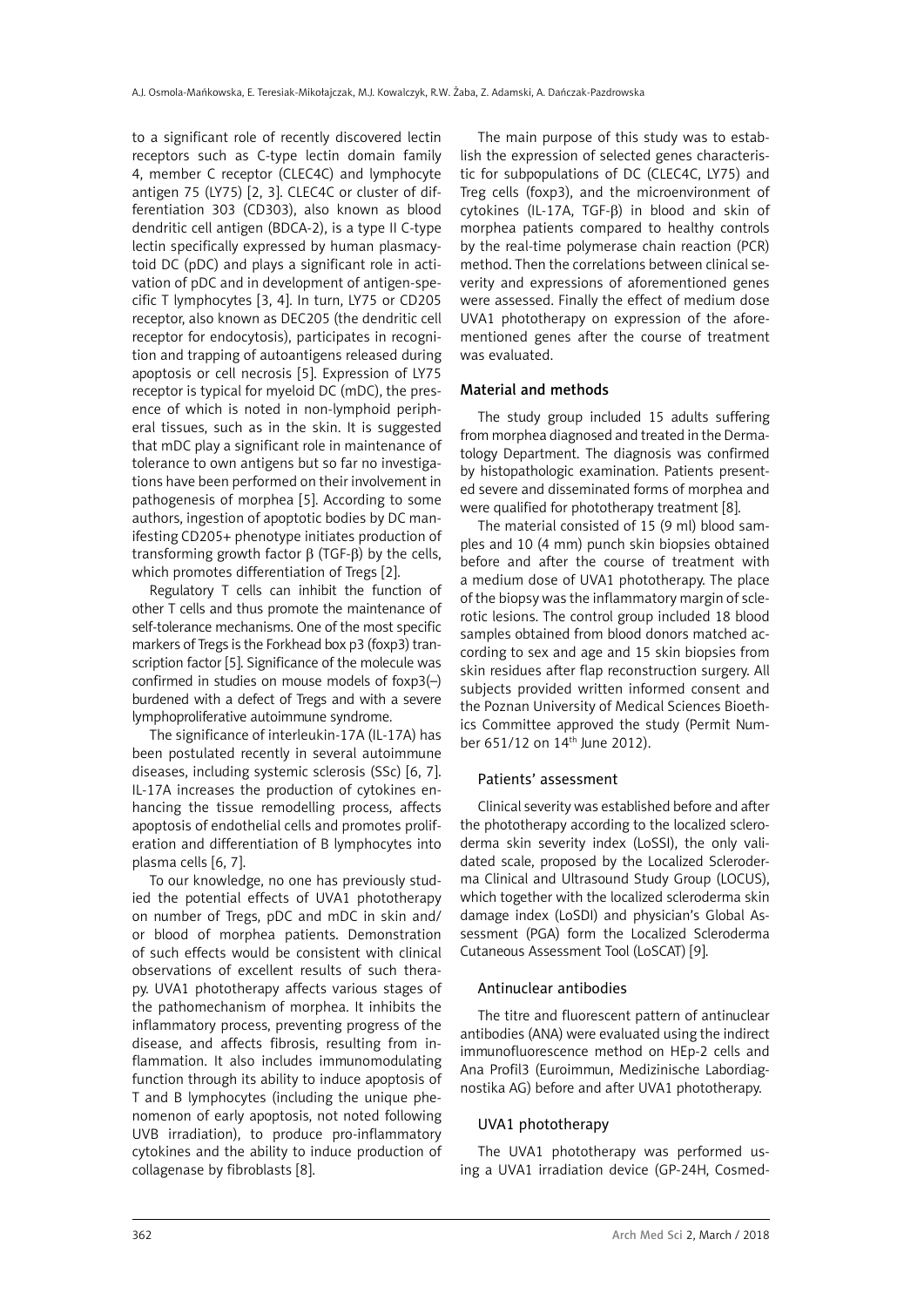ico, Medical Systems, Germany), equipped with 24 high-pressure fluorescent lamps that emit radiation within UVA1 (350–400 nm) with intensity of 115 mW/cm<sup>2</sup>. The medium doses of UVA1 (MD UVA1) were used (the average dose was 45.91 J/ $cm<sup>2</sup>$ ; the average number of irradiations was 31.92, the average number of total doses 1457.69) in a 3–5 times a week scheme. After the treatment was completed, the patients were monitored in the Outpatient Clinic.

## RNA isolation

EDTA-collected blood samples were spun down in Ficoll gradient. Mononuclear cells were aspired and washed in phosphate-buffered saline. Total cellular RNA was extracted using Tri Reagent (MRC, USA) [10]. Following phenol-chloroform extraction the transparent upper-phase samples were further purified using a High Pure RNA Isolation Kit (Roche Diagnostics); however, the genomic DNA was removed in a separate reaction. 1.5 μg of RNA was used for a DNase I reaction – DNA-free Kit (Ambion).

The skin biopsies were immediately frozen in liquid nitrogen upon collection. They were stored at –80ºC for further processing. The frozen samples were homogenized by a PRO200 rotor-stator homogenizer (Pro Scientific) with Tri Reagent as the medium and frozen again at –20ºC. Following the phenol-chloroform extraction the transparent upper-phase samples were further purified and DNased using a NucleoSpin RNA XS kit (Macherey-Nagel).

RNA concentration of all samples was measured with a Qubit fluorometer (Invitrogen). The RNA quality of all samples was assessed by running a no-reverse-transcription negative real-time PCR with glyceraldehyde-3-phosphate dehydrogenase (GAPD) as the target sequence [11, 12].

# Reverse-transcription and real-time PCR

1.0 μg of purified RNA was used in the reverse transcription reaction with random hexamer primers using a Transcriptor First Strand cDNA Synthesis Kit (Roche Diagnostics). Aliquots of cDNA were stored at –80ºC.

Real-time PCR was performed in absolute analysis mode with dilution standard curves. The expression levels were normalized to the geometric mean of the copy number of two reference genes: ACTB (β-actin) and GAPD. The expression levels were expressed as copies of the gene of interest per million of the geometric mean of ACTB and GAPD. All reactions were performed on a LightCycler 2.0 thermocycler using a LightCycler FastStart DNA Master SYBR Green I kit (Roche Diagnostics), apart from the GAPD reaction, which was carried out using a LightCycler TaqMan Master kit (Roche Diagnostics). All real-time PCR baths contained a no-template negative control and were cross-calibrated. The product quality was checked using melting point analysis [13]. The primer sequences are presented in Table I.

## Statistical analysis

Non-parametric tests were used for the statistical analysis: the Wilcoxon signed-rank test for the

| Primer         | Sequence 5'-3'               | cDNA amplicon<br>size [bp] | <b>Estimated genomic</b><br>amplicon size [bp] | Reference data                                     |
|----------------|------------------------------|----------------------------|------------------------------------------------|----------------------------------------------------|
| $IL - 17A - F$ | CTCATTGGTGTCACTGCTACTG       | 78                         | 1222                                           | NM 002190.2,                                       |
| $IL-17A-R$     | CCTGGATTTCGTGGGATTGTG        |                            |                                                | ENSG00000112115,<br>RTPrimerDB ID: 7754 [11, 12]   |
| $TGF-β-F$      | GTGACAGCAGGGATAACACACTG      | 81                         | 220                                            | ENST00000221930                                    |
| $TGF-\beta-R$  | CATGAATGGTGGCCAGGTC          |                            |                                                | RTPrimerDB ID: 1005 [12, 13]                       |
| BDCA-2-F       | CTGGGATGCAATCTTGGACT         |                            |                                                | ENSG00000198178                                    |
| $BDCA-2-R$     | GATCTGACAGCCCCAGAAAA         | 144                        | 6660                                           |                                                    |
| FoxP3-F        | <b>TTCTGTCAGTCCACTTCACCA</b> | 149                        | 6282                                           | ENSG00000049768                                    |
| $FoxP3-R$      | AGGTCTGAGGCTTTGGGTG          |                            |                                                |                                                    |
| $Ly75-F$       | TGGCTTCATGGGTCATGTTA         | 100                        | 11849                                          | NM 002349,                                         |
| $Ly75-R$       | <b>GGTCTTCCTGCTCTCCAATG</b>  |                            |                                                | ENST00000263636                                    |
| GAPD-F         |                              | 119                        |                                                | Human GAPD Gene Assay -                            |
| GAPD-R         |                              |                            |                                                | Universal Probe Library<br>(Roche Applied Science) |
| <b>ACTB</b>    | GCACAGAGCCTCGCCTT            | 93                         | 953                                            | ENST00000331789,                                   |
| <b>ACTB</b>    | GTTGTCGACGACGAGCG            |                            |                                                | NM 001101.3 [14]                                   |

Table I. Real-time PCR primers of selected genes and references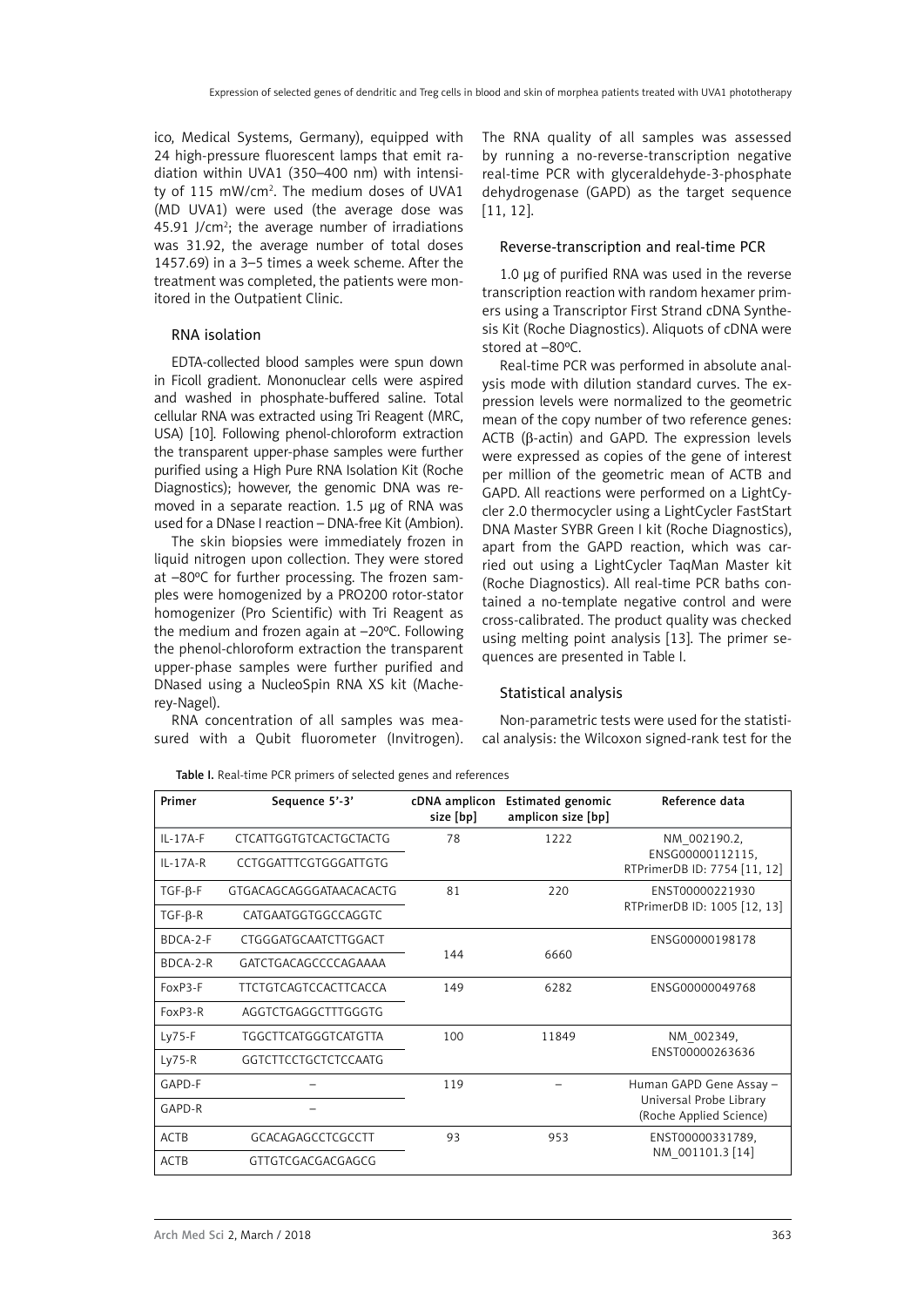| No. of<br>patients | Mean age<br>[years] | Sex        | History<br>[years] | Morphea<br>type | <b>ANA</b>   | <b>ENA</b>  | LoSSI  | LoSDI  |
|--------------------|---------------------|------------|--------------------|-----------------|--------------|-------------|--------|--------|
| 15                 | 48                  | 12 females | 5                  | 13              | 13           | 4 positive  | Before | Before |
|                    |                     | 80%        |                    | generalized     | positive     | (27%)       | UVA1   | UVA1   |
|                    |                     |            |                    | morphea         | (87%)        |             | 23.89  | 24.89  |
|                    |                     | 3 males    |                    | (GM)            |              | Type:       |        |        |
|                    |                     | 20%        |                    | (87%)           | Titre range: | PCNA, Ro52, | After  | After  |
|                    |                     |            |                    |                 | $1:80-$      | AMA M2,     | 5.33   | 16.44  |
|                    |                     |            |                    | 2               | 1:1280       | ribosomal   |        |        |
|                    |                     |            |                    | linear          |              | P protein   |        |        |
|                    |                     |            |                    | morphea (LM)    | Pattern:     |             |        |        |
|                    |                     |            |                    | (13%)           | 11           |             |        |        |
|                    |                     |            |                    |                 | granular     |             |        |        |
|                    |                     |            |                    |                 | (84%)        |             |        |        |
|                    |                     |            |                    |                 | 2            |             |        |        |
|                    |                     |            |                    |                 | granular-    |             |        |        |
|                    |                     |            |                    |                 | speckled     |             |        |        |
|                    |                     |            |                    |                 | (15%)        |             |        |        |

*ANA – antinuclear antibody, ENA – extractable nuclear antigens, PCNA – proliferating cell nuclear antigen, AMA M2 – antimitochondrial antibodies.*

before-after analysis, and Kruskal-Wallis one-way analysis of variance as well as the Spearman correlations test. The statistical significance level was established as  $p < 0.05$ . The calculations were performed by means of the CSS Statistica software.

#### Results

The study included 15 morphea patients (mean age: 48 ±18 years; 12 women, 3 men). The exact analysis of the study group is presented in Table II.

All patients completed the treatment cycle and improved after the UVA1 phototherapy. LoSSI (median before 18; median after 5) as well as LoSDI scales (median before 26; median after 15) decreased significantly (*p* = 0.007). However, hyperpigmentation observed after the phototherapy influenced the final LoSDI result (Figures 1, 2).

Expression of analysed genes in PBMC and skin in the study group and control group are presented in Tables III and IV, respectively.

The study revealed statistically significantly lower expression of the CLEC4C gene in PBMC of patients with morphea both before and after UVA1 therapy, as compared to the control group  $(p = 0.010$  and  $p = 0.009$  respectively). The results demonstrated statistically significantly lower expression of the IL-17A gene in PBMC of morphea patients before phototherapy compared to healthy controls  $(p = 0.038)$  (Figures 3 A, B).

The expression of analysed genes in skin samples of morphea patients manifested no significant differences both before and after phototherapy as compared to the control group. Similarly, no significant differences were found when comparing the expression of analysed genes both in PBMC and skin samples of patients with morphea before and after UVA1 therapy.

A positive correlation was noted between expression of foxP3 in skin samples and ANA titre in morphea patients (rho =  $0.89$ ,  $p = 0.006$ ) after phototherapy (Figure 4). On the other hand, a negative correlation was detected between the activity of the disease (measured with LoSSI) and the expression of CLEC4C in PBMC in the study







Figure 2. LoSDI scores before and after UVA1 treatment in the group of morphea patients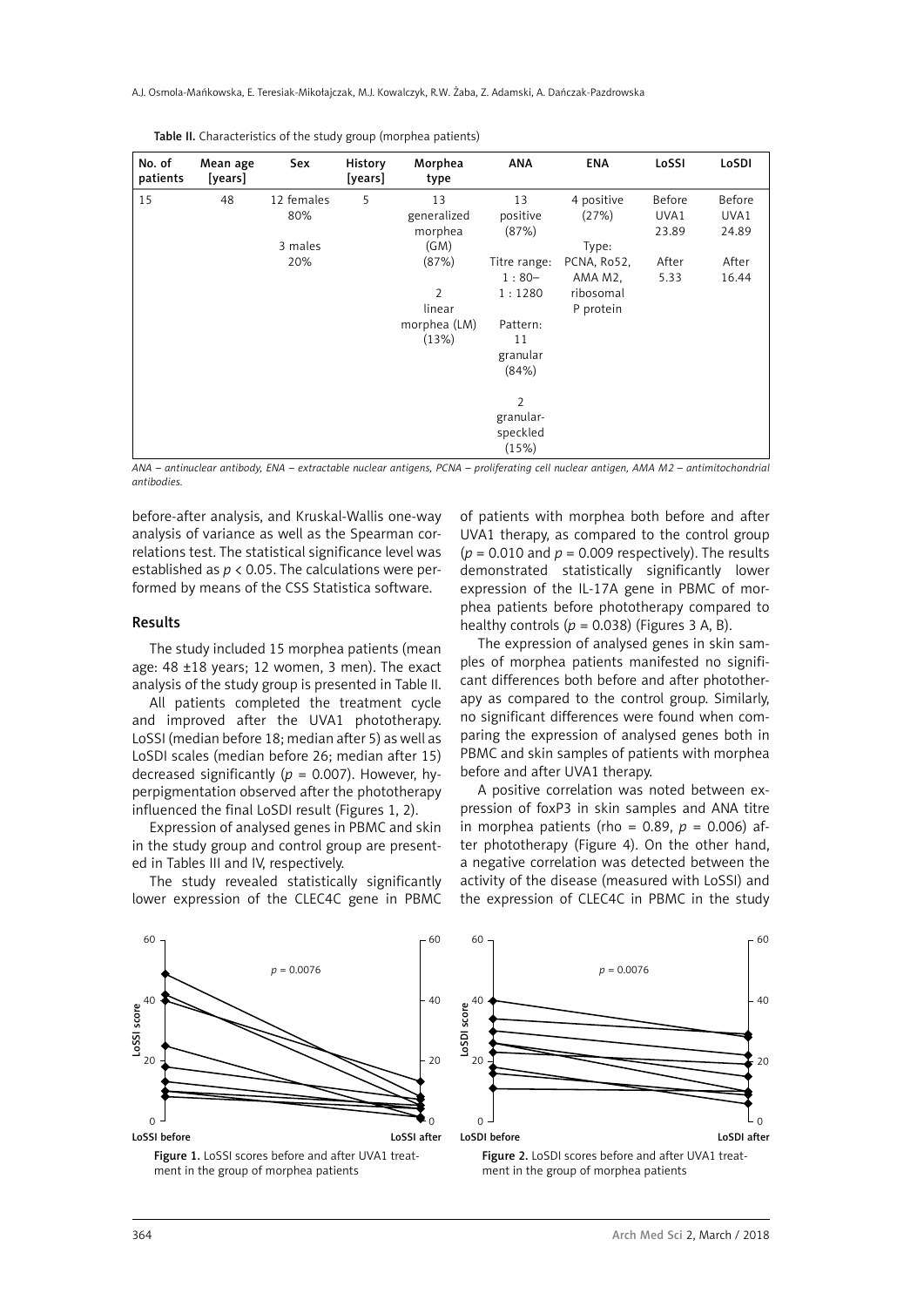Expression of selected genes of dendritic and Treg cells in blood and skin of morphea patients treated with UVA1 phototherapy

| Variables |            | Morphea $(n = 15)$ | Control $(n = 18)$ |                          |
|-----------|------------|--------------------|--------------------|--------------------------|
|           |            | <b>Before UVA1</b> | After UVA1         |                          |
| FoxP3     | Min        | 2.7                | 25.0               | 114.3                    |
|           | Max        | 1278.8             | 989.7              | 1077.7                   |
|           | Median     | 220.5              | 215.0              | 294.0                    |
|           | $P$ -value | 0.616              | 1.000              |                          |
| CLEC4C    | Min        | 299.2              | 786.4              | 1440.2                   |
|           | Max        | 4241.5             | 2684.6             | 6368.6                   |
|           | Median     | 1180.8             | 1188.0             | 2530.4                   |
|           | $P$ -value | $0.010*$           | $0.009*$           | -                        |
| LY75      | Min        | 8132.5             | 16300.8            | 19610.2                  |
|           | Max        | 39785.8            | 60202.0            | 35326.9                  |
|           | Median     | 26411.9            | 27737.7            | 26127.4                  |
|           | $P$ -value | 1.000              | 1.000              | $\overline{\phantom{0}}$ |
| $IL-17$   | Min        | 60.9               | 55.6               | 203.5                    |
|           | Max        | 383.4              | 812.7              | 468.3                    |
|           | Median     | 238.3              | 219.6              | 322.3                    |
|           | $P$ -value | $0.038*$           | 0.170              |                          |
| $TGF-B$   | Min        | 54352.4            | 64902.6            | 66867.5                  |
|           | Max        | 160008.2           | 249838.4           | 135962.0                 |
|           | Median     | 87661.8            | 94708.4            | 95938.8                  |
|           | $P$ -value | 1.000              | 1.000              | 1.000                    |

Table III. Expression of analysed genes in PBMC in study group and control group. Results are expressed as number of copies per million of the geometric mean of two reference genes (ACTB and GAPD)

*P-value is in comparison to the control group.*

Table IV. Expression of analysed genes in the skin in study group and control group. Results are expressed as number of copies per million of the geometric mean of two reference genes (ACTB and GAPD)

| Variables   |            | Morphea $(n = 10)$ | Control $(n = 15)$ |           |
|-------------|------------|--------------------|--------------------|-----------|
|             |            | <b>Before UVA1</b> | After UVA1         |           |
| FoxP3       | Min        | 8.7                | 109.3              | 56.3      |
|             | Max        | 1416.8             | 411.1              | 380.4     |
|             | Median     | 159.5              | 154.9              | 134.0     |
|             | $P$ -value | 1.000              | 1.000              |           |
| CLEC4C      | Min        | 10.3               | 0.000              | 0.000     |
|             | Max        | 4182.5             | 2676.5             | 941.4     |
|             | Median     | 161.4              | 271.3              | 45.2      |
|             | $P$ -value | 0.813              | 0.488              |           |
| LY75        | Min        | 15235.6            | 31787.2            | 28769.1   |
|             | Max        | 96759.8            | 85600.6            | 82289.6   |
|             | Median     | 37314.2            | 48226.8            | 52193.1   |
|             | $P$ -value | 0.965              | 1.000              |           |
| $TGF-\beta$ | Min        | 73279.2            | 59799.8            | 41221.7   |
|             | Max        | 318749.6           | 196113.6           | 1300783.1 |
|             | Median     | 115026.3           | 120920.6           | 136768.7  |
|             | $P$ -value | 1.000              | 1.000              |           |

*P-value is in comparison to the control group.*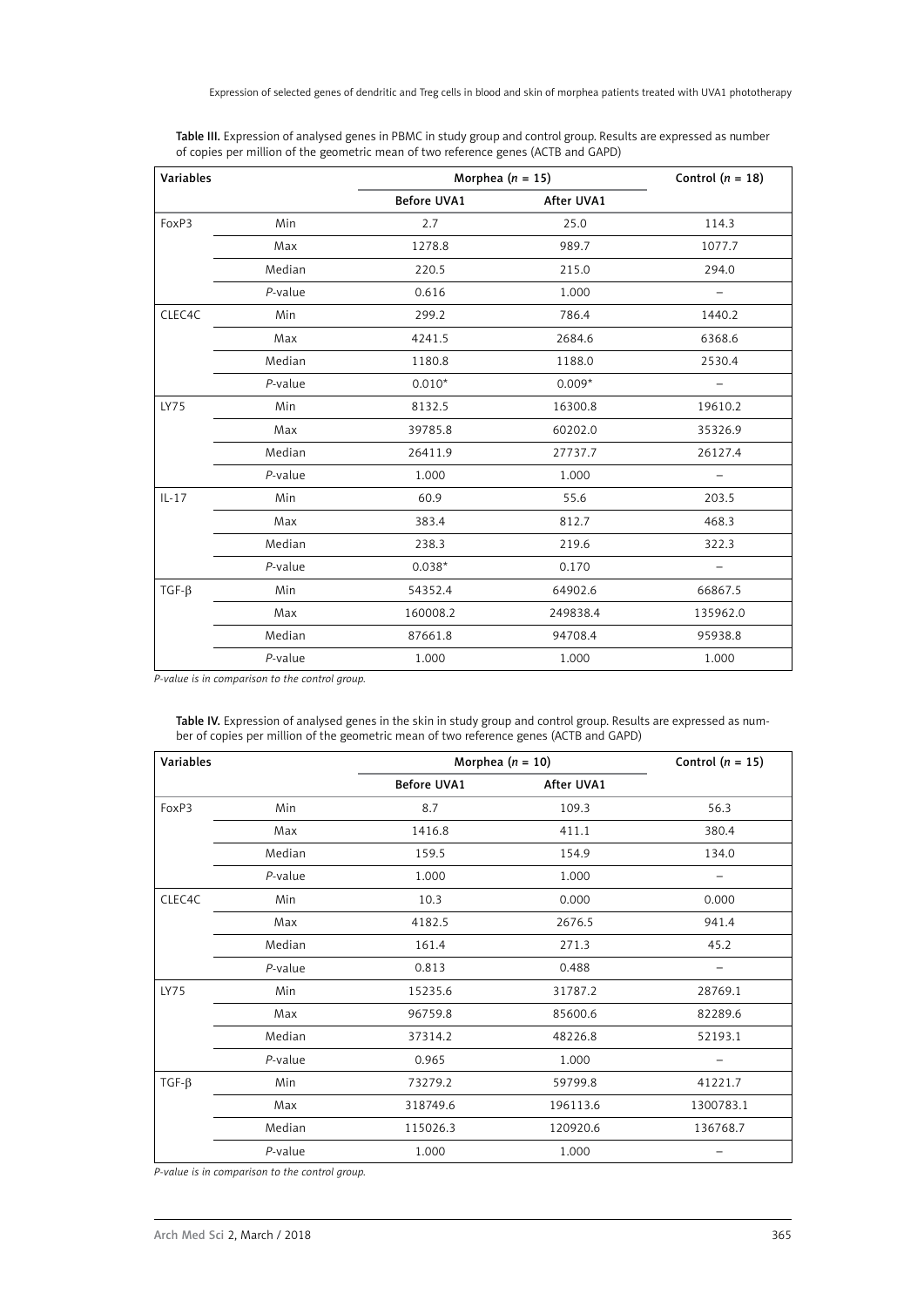

Figure 3. Expression of CLEC4C (A) and IL-17A (B) gene in PBMC in morphea patients. Expression levels are expressed as copies of gene of interest per million of the geometric mean of ACTB copies and GAPD copies

group after phototherapy (rho =  $-0.90$ ,  $p = 0.001$ ) (Figure 5). No such relationship was observed before the UVA1 treatment. Moreover, patients with morphea demonstrated a positive correlation between expression of IL-17A and TGF-β in PBMC after completing the treatment cycle (rho = 0.79,  $p = 0.006$ ) (Figure 6). Before the UVA1 treatment a positive correlation was detected between the expression of LY75 and foxP3 in skin samples of morphea patients (rho = 0.78, *p* = 0.008) (Figure 7). The expression of LY75 in skin samples also correlated with the expression of CLEC4C in PBMC



Figure 4. Correlation between ANA titre and foxP3 expression in skin samples after phototherapy. Expression levels are expressed as copies of gene of interest per million of the geometric mean of ACTB copies and GAPD copies



Figure 6. Correlation between expression of IL-17A and expression of TGF-β in PBMC after phototherapy. Expression levels are expressed as copies of gene of interest per million of the geometric mean of ACTB copies and GAPD copies



Figure 5. Correlation between LoSSI and the expression of CLEC4C in PBMC after phototherapy. Expression levels are expressed as copies of gene of interest per million of the geometric mean of ACTB copies and GAPD copies



Figure 7. Correlation between expression of Ly75 in the skin and the expression of foxP3 in the skin before phototherapy. Expression levels are expressed as copies of gene of interest per million of the geometric mean of ACTB copies and GAPD copies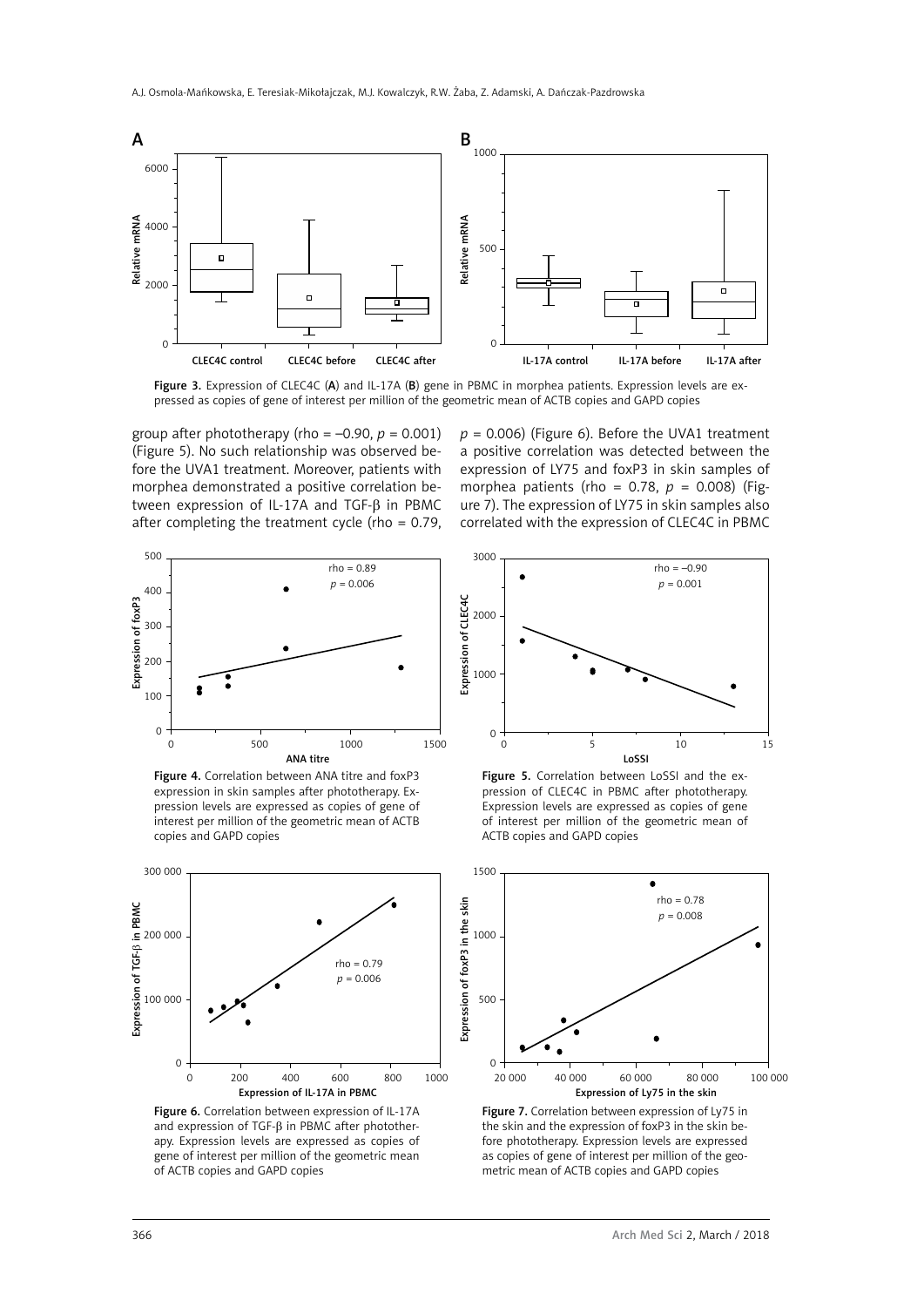

Figure 8. Correlation between expression of Ly75 in skin and expression of CLEC4C in PBMC before phototherapy. Expression levels are expressed as copies of gene of interest per million of the geometric mean of ACTB copies and GAPD copies

of the study group before the treatment (rho = 0.78,  $p = 0.008$ ) (Figure 8). A negative correlation was observed before the treatment between the expression of foxP3 in skin samples and TGF-β in PBMC of morphea patients (rho =  $-0.77$ ,  $p =$ 0.009) (Figure 9).

#### Discussion

Alterations in the number and function of pDC and mDC have been implicated in several autoimmune diseases [4]. Wollenberg *et al.* observed that pDC were as frequent in lesional skin in psoriasis and systemic lupus erythematosus (SLE) as in peripheral blood of healthy people, whereas they were reduced or absent in normal skin [4, 14]. Individual investigations on morphea patients demonstrated a high number of pDC within deeper dermal layers, around blood vessels and in subcutaneous tissue, as well as a decreased population of dermal DC manifesting expression of CD34 [10, 15]. In our study, lower expression of CLEC4C was observed in PBMC of morphea patients than in healthy controls. This is in agreement with previous studies concerning SLE patients [16]. On the other hand, our results revealed no significant differences in the expression of CLEC4C in the skin of patients with morphea as compared to the control group. Farkas *et al*. used immunofluorescence staining and demonstrated that pDC accumulate in cutaneous discoid lupus erythematosus (DLE) and SLE lesions, but not in normal skin, and it might be the reason for their decreased number in peripheral blood [17]. The conflicting findings of aforementioned studies may result from different methods used to assess the changes in the amounts of DC subsets in the skin of morphea patients. It is difficult to explain the lack of change in expression of CLEC4C both in PBMC and skin of morphea patients after the UVA1 treatment when the severity of the disease was diminished. The



Figure 9. Correlation between expression of foxP3 in skin and TGF-β in PBMC before phototherapy. Expression levels are expressed as copies of gene of interest per million of the geometric mean of ACTB copies and GAPD copies

reason for this observation could be the fact that we treat only symptoms of the disease but not the cause of it. In this case one of the complications after discontinuance of UVA1 treatment could be the rebound effect. However, the follow-up observations of the morphea patients treated with UVA1 do not confirm such a phenomenon. In our opinion the most likely explanation is the small size of the study group. Therefore further studies on larger numbers of patients with morphea are necessary.

Until now, just a few studies have demonstrated a decrease in the number and activity of Tregs in patients with SSc and only a single study was related to morphea [18, 19]. Antiga *et al.* demonstrated a significantly decreased number of Tregs in blood and dermis of patients with SSc or morphea as well as decreased levels of IL-10 and TGF-β in serum [18, 19]. Another group of investigators in studies on patients with SSc observed no differences in the number of Tregs in peripheral blood but detected an evident decrease in Tregs within skin with typical scleroma lesions [20]. The results of the study failed to reveal increased expression of foxp3 in both lesional skin and PBMC of morphea patients. Similarly, we were not able to confirm differences in expression of TGF-β in both lesional skin and PBMC of the patients with morphea, as compared to healthy controls. However, a negative correlation was noted between expression of foxp3 in lesional skin and TGF-β in PBMC of morphea patients.

Dendritic cells and Tregs cooperate during the immune response through their direct contact or with mediation of cytokines. Capture of apoptotic bodies by mDC enhances production of TGF-β. The accompanying increase in TGF-β affects differentiation of Foxp3 Treg [2, 5].

Our studies revealed a positive correlation between the expression of LY75 and foxp3 in lesional skin in patients with morphea. Similarly,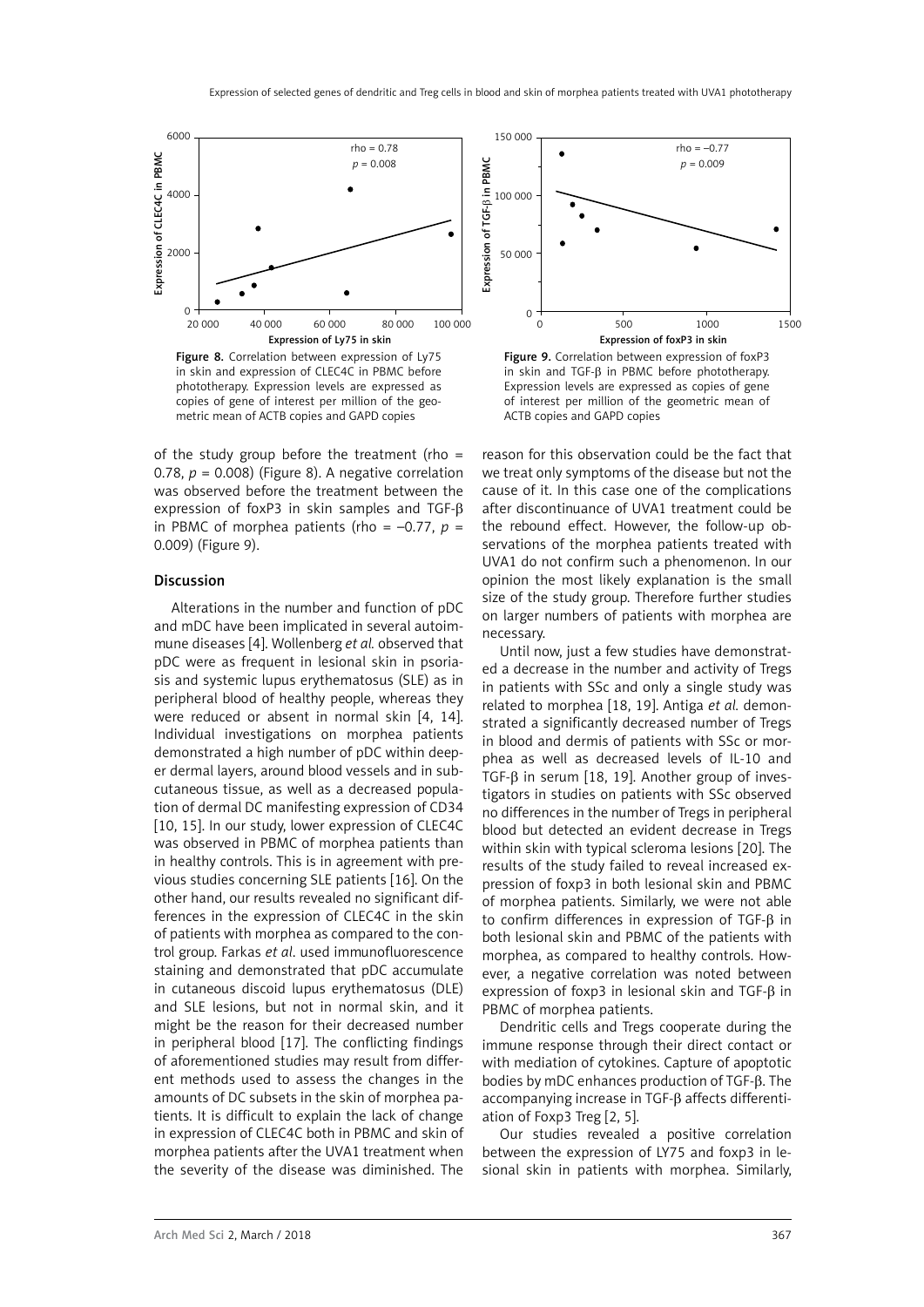a positive correlation was demonstrated between the expression of LY75 in the skin and CLEC4C in PBMC of morphea patients. Lymphocyte antigen 75 receptor expression is characteristic for mDC. It is suggested that mDC play an important role in the maintenance of tolerance to self-antigens, but so far no studies have shown their participation in the pathogenesis of morphea. According to some authors, uptake of apoptotic bodies by mDC initiates TGF-β production by these cells, which promotes the differentiation of Tregs. Lymphocyte antigen 75, due to its ability to induce tolerance to autoantigens, is currently an intensively studied element of the potential treatment of autoimmune diseases [2, 5]. Our results seem to support the hypothesis that mDC affect differentiation of Tregs and thus promote tolerance to own antigens in morphea.

Analysis of IL-17A expression in PBMC demonstrated its lowered values in morphea patients, as compared to the control group. Kurasawa *et al.* and Murata *et al.* observed higher serum concentration of IL-17A in SSc patients, but the results were not confirmed by Radstake *et al*. [6, 7]. Dańczak-Pazdrowska *et al*. detected higher expression of IL-17A in PBMC of patients of morphea accompanied by lower expression in lesional skin, as compared to healthy volunteers [21]. It is worth stressing that the patients included to this study presented a more severe, generalized type of disease, which might influence the results and explain the conflicting findings.

The course of treatment with UVA1 phototherapy did not significantly affect the expression of selected genes. However, higher expression of CLEC4C was noted in PBMC in patients with a more severe type of disease after UVA1 treatment. Moreover, a negative correlation was observed between LoSSI index and the expression of CLEC4C in PBMC of morphea patients after completing the treatment cycle. The mechanism of action of UVA1 is not fully understood, and the molecule which absorbs UVA1 remains unknown. It has been shown in some studies that ultraviolet radiation of various wavelengths may not only cause a decrease in the number of DCs but also influence maturation, migration, and interaction with Tregs. Another study revealed that effectiveness of UVA1 phototherapy in the treatment of morphea was associated with an increase in the number of CD34+ DCs in the dermis [22, 23]. The potential effects of UVA1 phototherapy on the number of Tregs in the skin and blood of morphea patients has not been the aim of studies yet. Application of extracorporeal photophoresis (ECP) in patients with SSc resulted in a decrease in peripheral Th17 count, with a decrease in skin thickness and an increase of Treg level [24]. Inhibition of the Th17/IL-23 pathway and induction of foxp3 Tregs

in a psoriatic murine model, following application of photochemotherapy, was recently demonstrated [25]. However, a study of the mRNA of foxP3 in 5 atopic dermatitis patients treated with UVA1 did not reveal any significant changes in pre- and post-treatment biopsies. According to the authors, the clinical benefits of the UVA1 therapy are not related to activation of Tregs in atopic dermatitis [26]. Similarly, we did not observe any changes in expression of foxp3 Tregs or LY75 and CLEC4C in patients with morphea in the skin and blood before and after UVA1 treatment.

The results revealed a correlation between the expression of CLEC4C in PBMC and activity of the disease measured by LoSSI in the whole group of morphea patients. No correlations were documented between other analysed genes and LoSSI. However, higher expression of foxP3 was observed in the skin of patients with higher ANA titre. According to the literature, 47% to 76% of patients with morphea present ANA. In a study conducted on 50 patients with morphea ANA were detected in 18% of the patients in the titre of 1 : 40 to 1 : 320 [27]. The frequency of positive ANA in the studied group was higher as compared to literature data. This is probably due to the fact that the study group consisted of patients suffering from severe and disseminated forms of morphea (generalized and linear morphea) qualified for phototherapy treatment and more severe types of the disease present higher frequency of positive ANA. Skin samples were obtained from generalized and linear types of morphea. However, because of the low number of patients included in the study, the statistical analysis was conducted between the whole group of morphea patients vs. healthy volunteers, not between certain subtypes of morphea.

On the basis of the documented results we have not been able to confirm the involvement of analysed subsets of DC and Tregs in the mechanism of action of UVA1 phototherapy in the studied disease. The above-mentioned observation might result from the relatively small study group. Further research on protein level using immunohistochemistry to assess the presence of analysed subsets of DC directly in the skin are necessary. However, the results point to CLEC4C as a possible biomarker associated with the disease activity. Also IL-17A and TGF-β seem to play an important role in determining the specific microenvironment promoting differentiation of Tregs.

In conclusion, it seems that our results provide just an introduction to studies on markers of DC and Tregs and their role in both the UVA1 mechanism and pathogenesis of morphea. Therefore further studies are necessary involving the assessment of certain markers of DC and Tregs in both the skin and blood of morphea patients at the